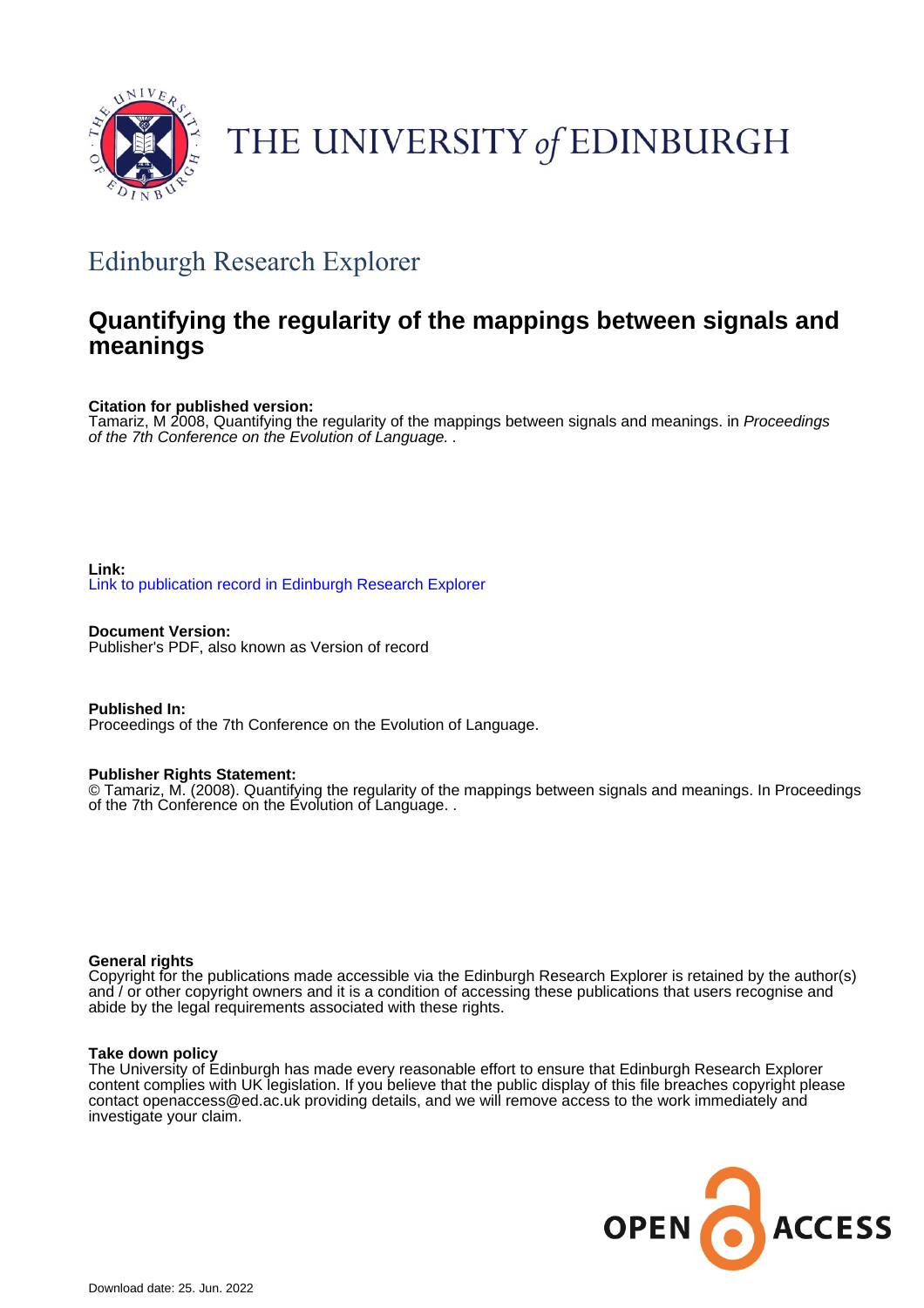#### REGULARITY IN MAPPINGS BETWEEN SIGNALS AND MEANINGS

#### MÓNICA TAMARIZ & ANDREW D. M. SMITH

*Language Evolution and Computation Research Unit, Linguistics and English Language, University of Edinburgh, 40 George Square, Edinburgh, EH8 9LL monica@ling.ed.ac.uk / andrew@ling.ed.ac.uk*

We combine information theory and cross-situational learning to develop a novel metric for quantifying the degree of regularity in the mappings between signals and meanings that can be inferred from exposure to language in context. We illustrate this metric using the results of two artificial language learning experiments, which show that learners are sensitive, with a high level of individual variation, to systematic regularities in the input. Analysing language using this measure of regularity allows us to explore in detail how language learning and language use can both generate linguistic variation, leading to language change, and potentially complexify language structure, leading to qualitative language evolution.

#### 1. Introduction

Croft (2000)'s evolutionary model of language change proposes that language is made up of multiple linguistic patterns, which can be differentially replicated across communities and over time, and thereby adapt to their environment. We investigate one potential functional source of such adaptation, namely the ease with which patterns of mapping between signals and meanings can be learnt.

Recent research focuses on the inherent stochasticity of language learning (Bod, Hay, & Jannedy, 2003); children make use of statistical regularities in their linguistic input to learn phonemic contrasts (Maye, Werker, & Gerken, 2002), word boundaries (Jusczyk, Goodman, & Baumann, 1999; Saffran, Newport, & Aslin, 1996) and basic syntactic dependencies (Gómez, 2002). Regularity helps us to learn the specific mappings between meanings and signals: sharing a linguistic label increases the degree to which meanings are perceived to be more similar (Sloutsky, Lo, & Fisher, 2001), and reliable co-occurrence with labels enhances the perceptual salience of features of referent meanings (Schyns & Murphy, 1994). Patterns of frequency of use also play a crucial role in the entrenchment of linguistic constructions and in the persistence of linguistic irregularity (Bybee & Hopper, 2001).

Few efforts, however, have been made to *quantify* the systematicity or regularity in linguistic knowledge. Our main aim in this paper is to propose such a measure, which can be used to examine how this regularity impacts on the learnability of languages and on their use. In Section 2, we present a novel measure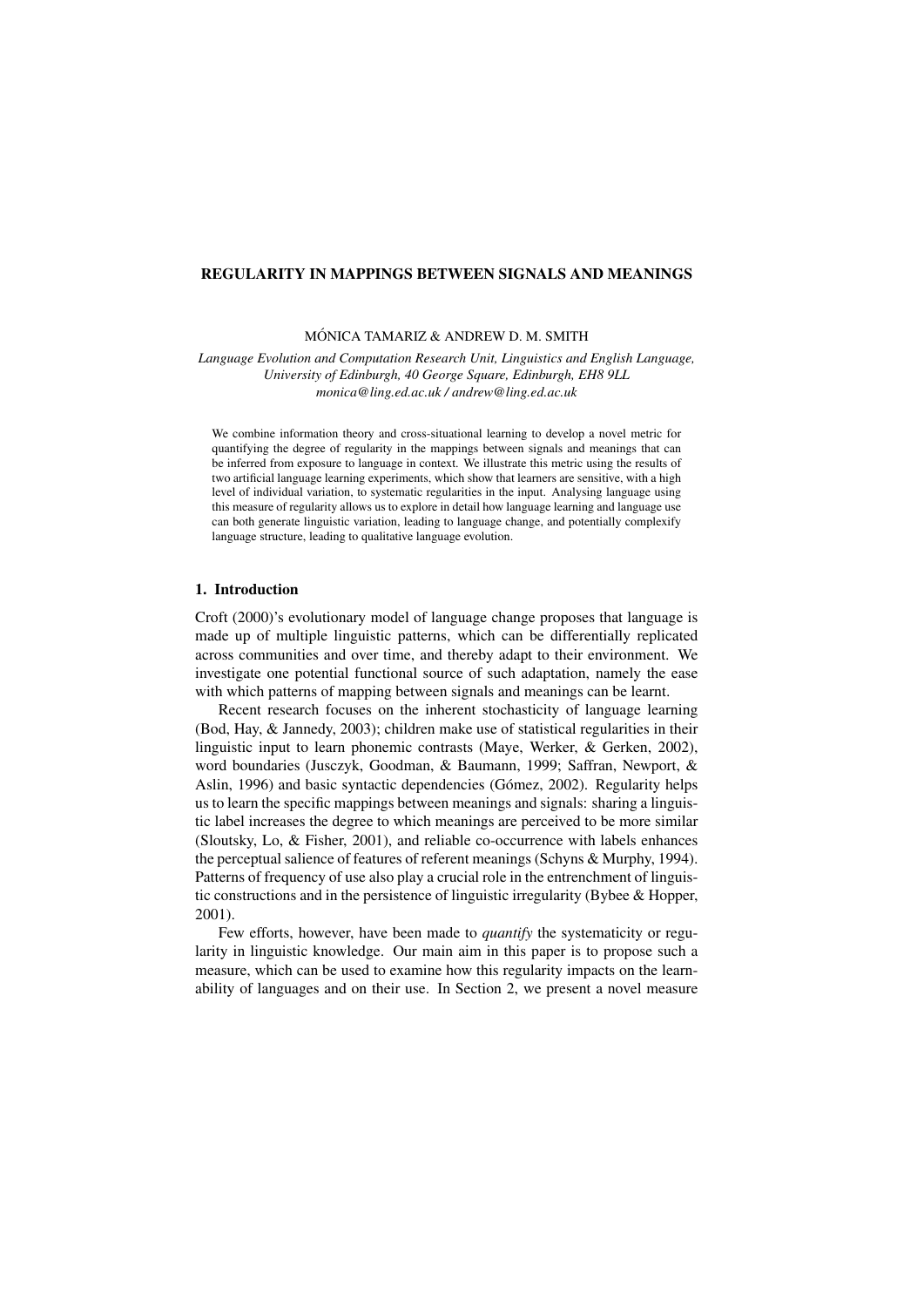of quantifying linguistic regularity, based on the confidence in the signal-meaning mappings that learners can derive from their experience over multiple episodes of language use. In Section 3, we use the measure in two artificial language learning experiments, and examine how learning is affected by regularities in the input. Finally, we briefly discuss the ramifications for language change and evolution.

#### 2. Quantifying Linguistic Regularity

Researchers in evolutionary linguistics often make a distinction between compositional and holistic languages (Kirby, 2002; Brighton, 2002). In a compositional language, the meaning of a signal is a function of the meanings of elements of the signal and of the way those elements are arranged together. Symmetrically, the signal encoding a meaning is a function of the signals that encode elements of the meaning. In a holistic language, by contrast, there is no such relationship: the whole signal stands for the whole meaning. Human languages, however, are neither wholly compositional nor wholly holistic, but contain constructions of both types, and many with intermediate behaviour. Recent formulations of grammar (Langacker, 1987; Croft, 2001), indeed, use this insight to represent all linguistic knowledge in a large lexicon of constructions, or form-meaning pairings of varying levels of generality, ranging from very general compositional rules to idiosyncratic holistic idioms.

From an evolutionary point of view, it would be beneficial to compare languages in terms of their level of compositionality, to explore the conditions under which they become more systematic and can sustain complexity. Despite this, useful measures of systematicity are not available; among the very few attempts to measure language compositionality was K. Smith (2003), who used the correlation of similarity between signals with similarity between meanings, but only by considering signals and meanings holistically, and thus failing to isolate the effects of meaningful elements of signals and irreducible aspects of meanings. We aim here to fill this gap, by describing a gradient measure to quantify the regularity of mapping ( $\text{Re}q\text{Map}$ ) between signals and meanings. This measure is based on the cross-situational co-occurrence (Siskind, 1996; Smith, Smith, Blythe, & Vogt, 2006) of signal and meaning components in the language; it is bidirectional, and can thus be used to quantify both the regularity of the mapping from signals to meanings and vice versa; it can also be applied at many different levels of linguistic analysis, from measuring the regularity with which a particular morpheme encodes a component of meaning, to the overall regularity of the entire system.

We illustrate the method by exploring the regularities in the miniature artificial language shown in Table 1. In this language, meanings are represented in a three-dimensional meaning space {COLOUR, SHAPE, INSET}, with three different values on each dimension, giving the language 27 possible meanings in total. Each meaning is paired with a signal (shown in the cells of the table), which is also made up of three dimensions, or syllables  $\{\sigma_1, \sigma_2, \sigma_3\}$ . We can see that the signal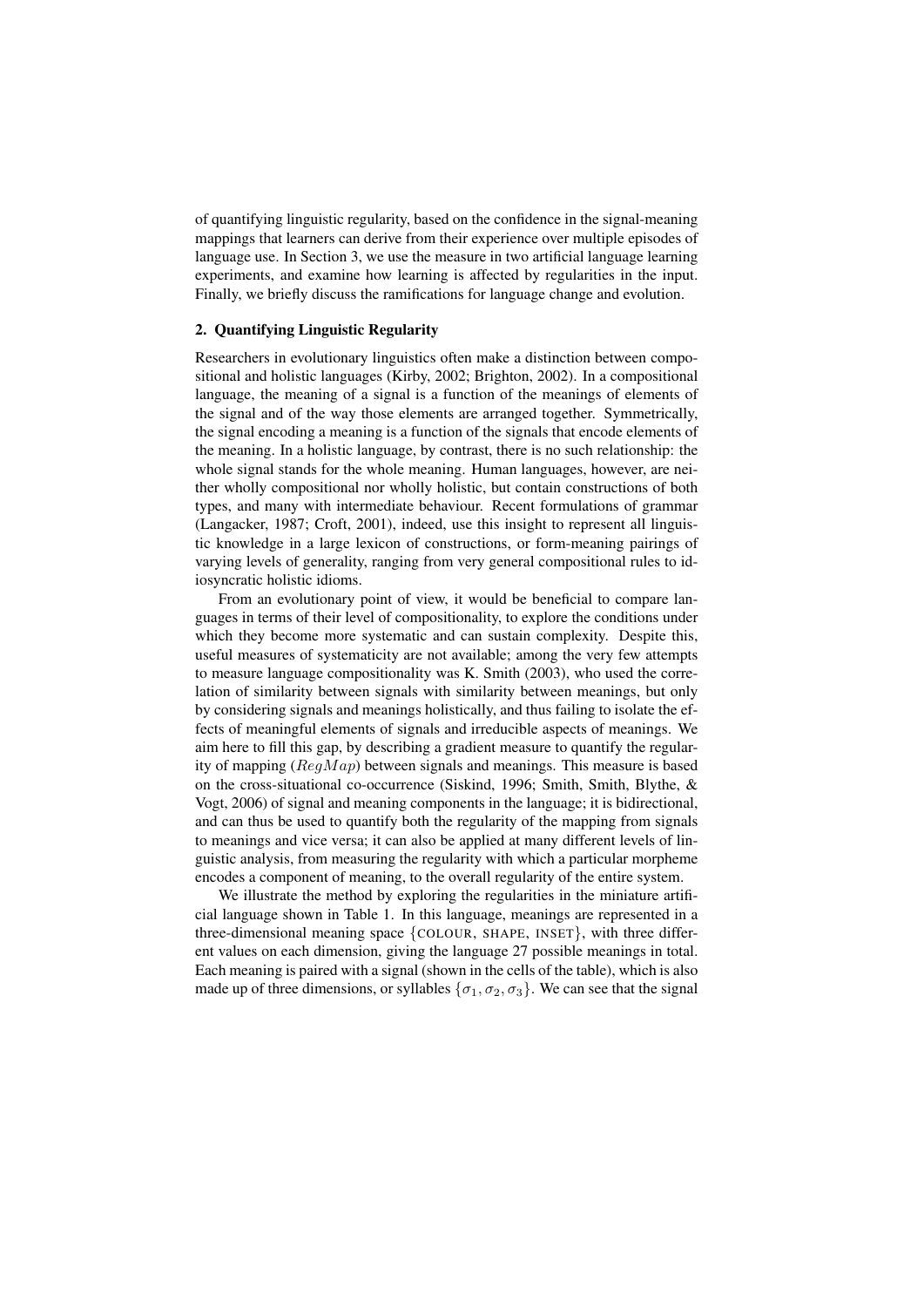|              |         |        | <b>COLOUR</b> |        |       |              |
|--------------|---------|--------|---------------|--------|-------|--------------|
|              |         | blue   | red           | yellow |       |              |
| <b>SHAPE</b> |         | tuloga | kilodi        | pelodi | cross |              |
|              | square  | tuloga | kiloga        | peloga | dot   |              |
|              |         | tulobe | kilobe        | pelobe | star  |              |
|              | hexagon | tumudi | kimudi        | tumudi | cross |              |
|              |         | tumuqa | kimuqa        | pemuga | dot   | <b>INSET</b> |
|              |         | tumube | kimube        | pemube | star  |              |
|              |         | tunadi | kinadi        | penadi | cross |              |
|              | oval    | kinaga | penaga        | tunaga | dot   |              |
|              |         | tunabe | kinabe        | penabe | star  |              |

Table 1. A language with near-perfect compositionality. Values in syllables 1, 2 and 3 encode values on the meaning dimensions colour, shape and inset respectively, with the exception of the highlighted elements.

and meaning dimensions map onto each other almost perfectly; the first syllable encodes colour, the second, shape and the third, inset. Only a few elements (highlighted in the table), do not conform to this encoding, so these break the perfect compositionality of the language. On the other hand, the language is clearly far from holistic, as there remains a large degree of regularity in the signal-meaning mappings. How can we quantify this systematicity? We start by calculating how regularly a single signal dimension encodes a given meaning dimension, and then scale this up to measure  $RegMap$  for the entire language.

#### 2.1. *RegMap from a signal dimension to a meaning dimension*

In developing  $RegMap$ , we make use of humans' "cognitive preference for certainty and for robust, redundant descriptions" (Pierrehumbert, 2006, p.81), basing our metric on *redundancy*, namely the degree of predictability, order or certainty in a system. Redundancy is defined mathematically as the converse of entropy, as measured over a finite set of mutually independent variants (Shannon, 1948).

Consider, then, the different variants in the first syllable in the language shown in Table 1, namely  $\{k_i, p e, tu\}$ , and how they co-occur with the variants {*red, blue, yellow*} of the meaning dimension COLOUR depicted in the columns of the table. For each signal variant s in dimension  $\sigma_1$ , we can calculate the relative entropy and thence its redundancy  $R_s$  across meaning variants:

$$
R_s = 1 - \frac{-\sum p_{s,m} \times \log(p_{s,m})}{\log(N_m)},\tag{1}
$$

where  $N_m$  is the number of different values on the meaning dimension (here COLOUR), and  $p_{s,m}$  is the probability that signal variant s and meaning value m co-occur.  $R_s$  effectively reflects how certain we are that a signal variant in  $\sigma_1$ unambiguously encodes one COLOUR variant (Table 2).

In calculating the regularity of mapping for the whole signal dimension  $\sigma_1$ , we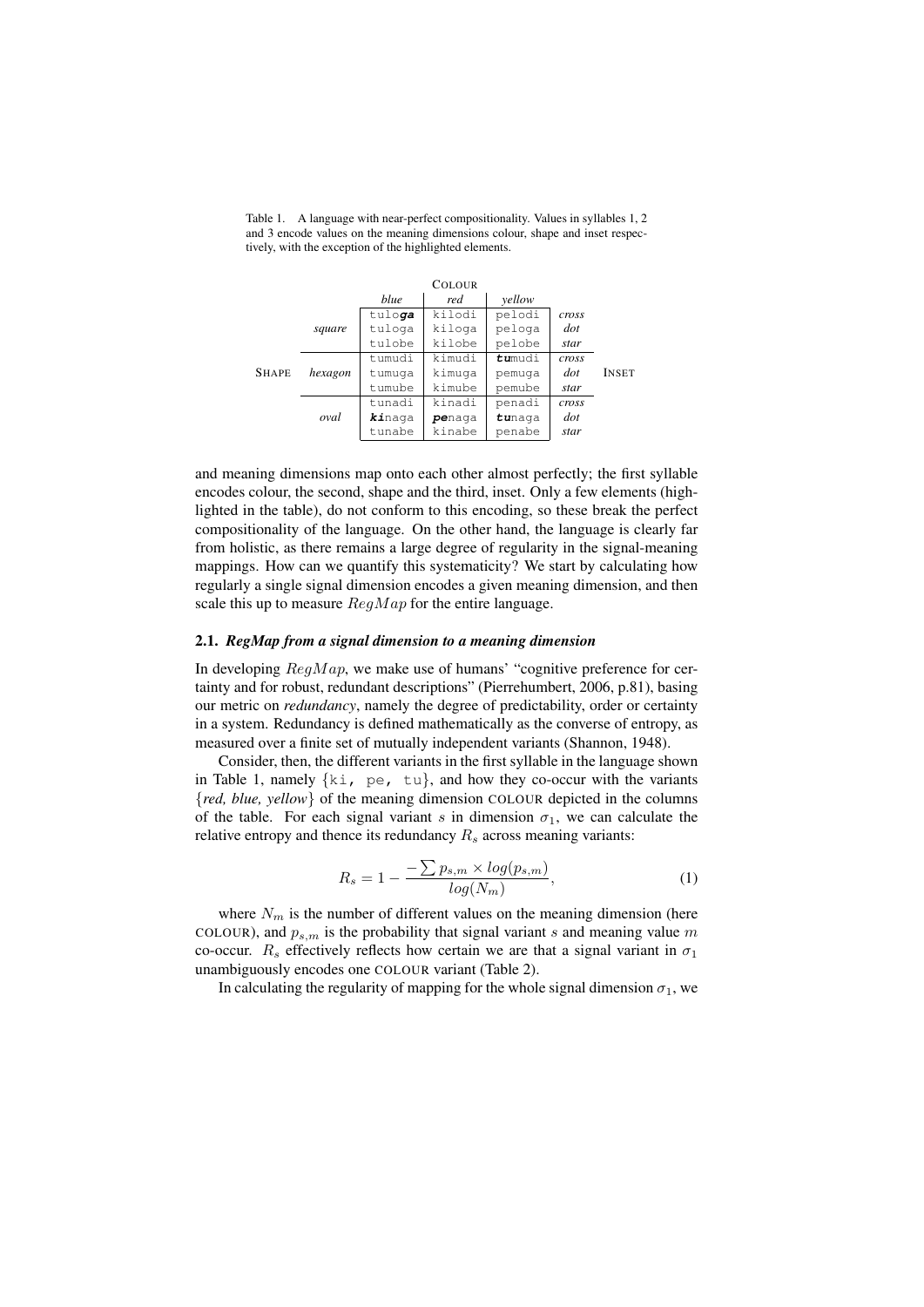Table 2. Co-occurrences of the signal variants of  $\sigma_1$  and the meaning values of COLOUR in the language shown in Table 1.

|            |    | <b>COLOUR</b> |  |            |             |    |          |
|------------|----|---------------|--|------------|-------------|----|----------|
|            |    | blue          |  | red vellow | $R_s$ $F_s$ |    | $RF_{s}$ |
|            | ki |               |  |            | 0.682       | 9  | 6.142    |
| $\sigma_1$ | pe |               |  |            | 0.657       |    | 5.256    |
|            | tu |               |  |            | 0.545       | 10 | 5.445    |

need to consider the  $R$  values for every variant. Following usage-based models (Barlow & Kemmer, 2000), we also assume that frequency plays a crucial role in linguistic entrenchment, and hence the level of regularity which can be attributed to a construction. We therefore multiply the redundancy of each signal variant by its frequency in the language  $(F)$ , obtaining a weighted redundancy value  $(RF)$ . We now define  $RegMap$  for a signal dimension S with respect to a meaning dimension  $M$  as the sum of  $RF$  for each signal variant s, divided by the sum of frequencies for each variant<sup>a</sup>. This is further adjusted to take account of any discrepancy d between the number of variants in  $S$  and the number of variants in  $M$ , where  $d$  is the greater of these divided by the lesser:

$$
RegMap(S \to M) = \frac{\sum (RF_s)}{\sum (F_s)} \times \frac{1}{d}
$$
 (2)

Substituting the data from Table 2 into Eq. 2, therefore, yields a value for  $ReqMap(\sigma_1 \to \text{COLOUR})$  of  $16.843/27 \times 1/(3/3) = 0.623$ .

#### 2.2. *RegMap for the entire language*

Table 3.  $RegMap(S \rightarrow M)$  for all dimension pairs in the language.

|   |            |        | M                             |                       |                               |       |
|---|------------|--------|-------------------------------|-----------------------|-------------------------------|-------|
|   |            | COLOUR | SHAPE INSET $R_S$ $F_S$ $R_F$ |                       |                               |       |
|   | $\sigma_1$ | 0.623  | 0.008                         | $0.008$   0.881 0.639 |                               | 0.563 |
| S | $\sigma_2$ | 0.000  | 1.000                         |                       | $0.000$   1.000 1.000 1.000   |       |
|   | $\sigma_3$ | 0.008  | 0.007                         |                       | $0.890$   $0.910$ 0.905 0.825 |       |

Table 3 shows  $RegMap$  values for all combinations of signal and meaning dimensions, calculated using Eq. 2. Note that when  $RegMap = 1$ , there is an unambiguous representation of the meaning dimension by the signal dimension (e.g.  $ReqMap(\sigma_2 \rightarrow \text{SHAPE})$ ; when  $ReqMap = 0$ , there is no information at all about the meaning dimension in the signal dimension (e.g.  $RegMap(\sigma_2 \rightarrow \text{COLOUR})$ ). The values in Table 3 can be used to estimate the regularity of the whole language. First, we use Eq. 1 again, substituting signal and meaning dimensions for

<sup>&</sup>lt;sup>a</sup>Each word occurs once here, so the sum of frequencies is the number of words in the language.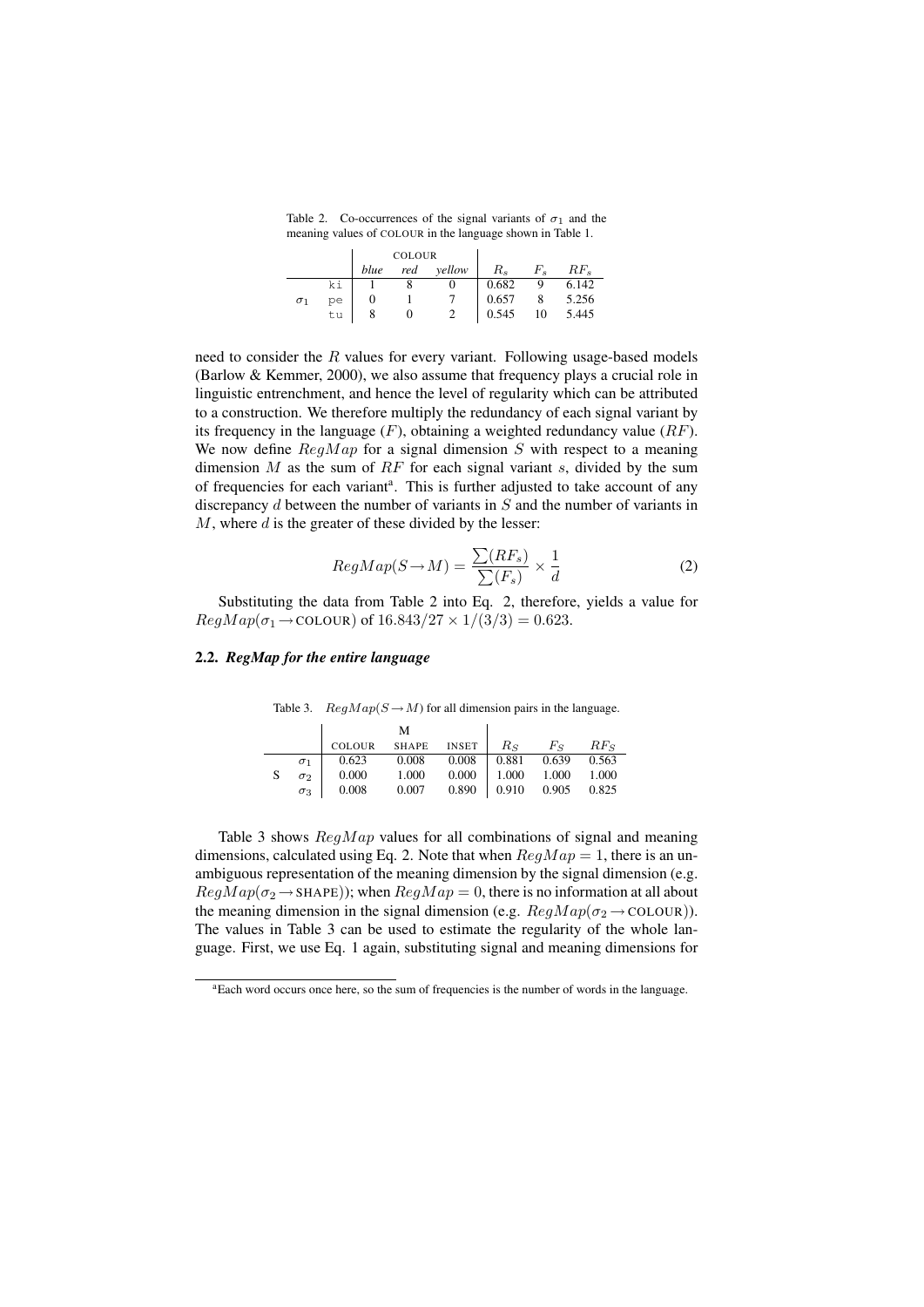signal and meaning variants, to calculate the redundancy for a signal dimension  $R<sub>S</sub>$  across all meaning dimensions. This value is again weighted by the sum of all the  $RegMap$  values for the signal dimension, yielding a modified redundancy value  $RF<sub>S</sub>$ ; this is averaged across all signal dimensions and again adjusted for any discrepancy  $D$  between the number of signal dimensions  $N_S$  and the number of meaning dimensions  $N_M$  to produce a  $RegMap$  value for the whole language:

$$
RegMap(L_{S \to M}) = \frac{\sum (RF_S)}{N_S} \times \frac{1}{D}
$$
 (3)

It is important to re-emphasise that directionality in the mappings between signals and meanings is assumed in these calculations, and therefore that  $RegMap(L_{S\rightarrow M})$ , as illustrated in the exposition above, will not necessarily yield the same value as  $RegMap(L_{M\rightarrow S})$  for the same language L. The latter measure can be calculated exactly as described above, with the co-ocurrence matrices in Tables 2 and 3 transposed before application of the equations.

#### 3. Miniature artificial language learning experiments

We hypothesise that signal and meaning components which map each other systematically are more likely to be learnt and replicated than those with higher levels of ambiguity or uncertainty. To investigate this, we conducted two experiments using an artificial language learning task (Gómez & Gerken, 2000) with artificial languages structured like the one in Table 1, but with different  $RegMap$  levels, as detailed in Table 4. 40 participants (14 males, 26 females; all students in their 20s) were randomly assigned to the four conditions; they were recruited through the Edinburgh University Careers website, and each paid *£*5 for participation.

Table 4. RegMap values for the four conditions in Experiments 1 and 2.

|                              | Language 1 | Language 2 | Language 3 | Language 4 |
|------------------------------|------------|------------|------------|------------|
| $RegMap(L_{S\rightarrow M})$ | 0.143      | 0.455      | 0.754      | 1.00       |
| $RegMap(L_{M\rightarrow S})$ | 0.154      | 0.468      | 0.754      | 1.00       |

Experiment 1.  $\text{RegMap}$  from Signals to Meanings Participants were asked to learn the meanings of words in an artificial language as best they could. During training, object-label pairs were presented on a computer monitor one at a time, and participants proceeded to the next pair by clicking the mouse in their own time (training duration: mean 10.2 mins, range 6.8-14.5). The whole language was shown three times, with breaks between each. Participants were then tested on the same objects they had seen in the training phase, and asked to type in the corresponding words for each object in the language they had learnt. We measured how well the structure of the signals produced by the participants mapped to the structure of the meanings provided (i.e.  $RegMap(S \rightarrow M)$ ).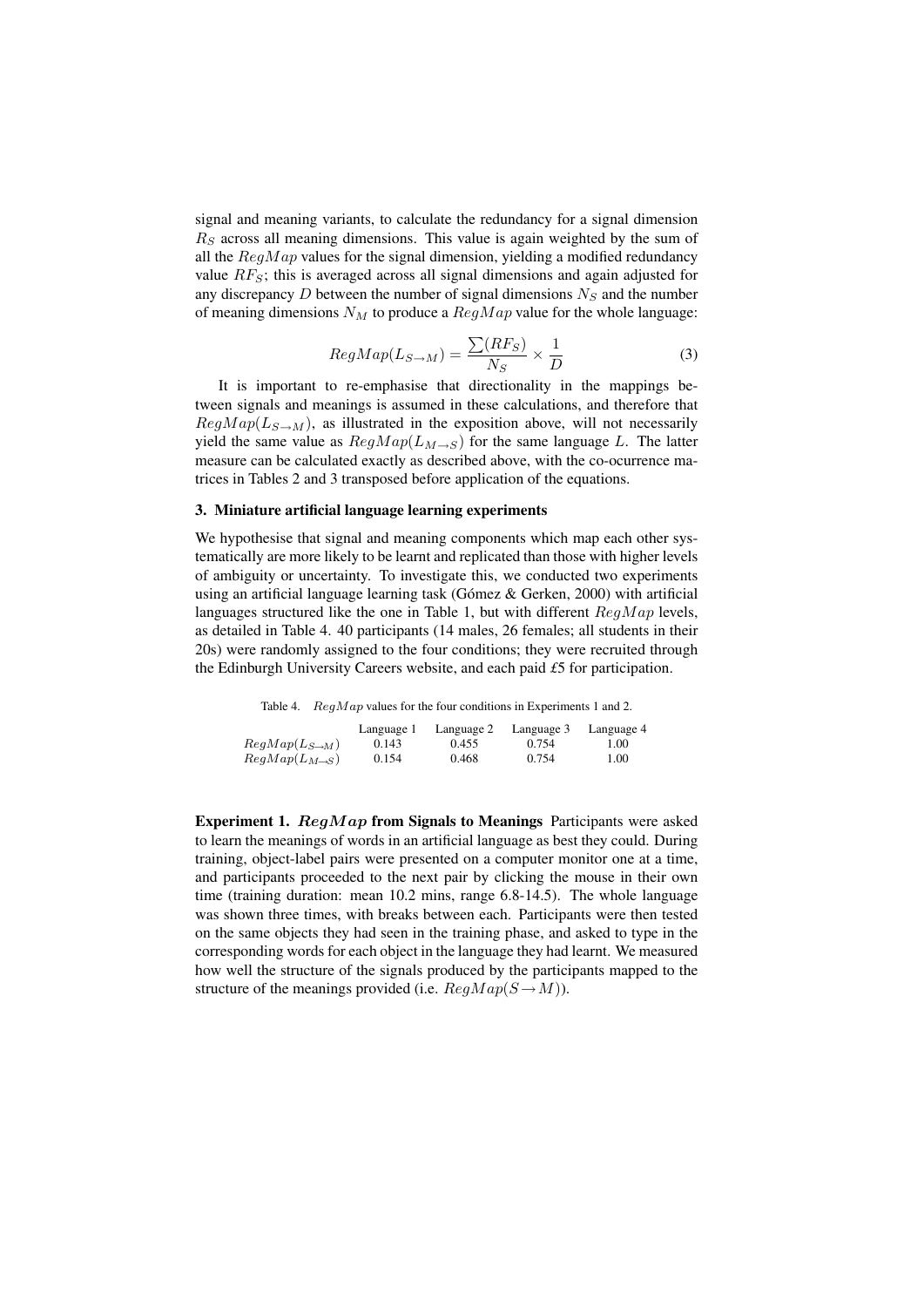Experiment 2.  $RegMap$  from Meanings to Signals The experimental setup was identical to Experiment 1, except that in the testing phase participants saw screens showing one of the labels and all the objects; they were asked to click on the object that they thought corresponded to the label. In this experiment, we measured  $RegMap(M \rightarrow S)$ , or how well the meanings participants chose reflected the structure of the signals provided. Since the results of both experiments are comparable, they are presented and discussed together in the following sections.

**Results** We examine  $\text{Re}q\text{Map}$  for individual signal dimensions (syllables) with respect to the different meaning dimensions. For each signal and meaning dimension, Figure 1 shows the change in  $RegMap$  between the input and output languages, for both signal and meaning dimensions. Signal and meaning dimensions show similar, but not identical, distributions. The three signal distributions are significantly different (one-factor ANOVA:  $F = 19.554$ , d.f. = 2;  $p < 0.001$ ), as are the three meaning distributions (one-factor ANOVA:  $F = 21.742, d.f.$  $2; p < 0.001$ ).



Figure 1. Change in  $RegMap$  between input and output languages, by signal dimension (left) and meaning dimension (right). Plot shows inter-quartile range and median change.

Figure 2 shows  $RegMap$  for the output languages plotted against  $ReqMap$ for the input languages provide to participants. Visual inspection of the plots in Figure 2 reveals a very high degree of individual variation, as all participants in each vertical row of data were exposed to exactly the same input language. Nevertheless, there is a significant effect of  $RegMap$  for the input language on the resultant  $RegMap$  in the output language, both for signals to meanings (single factor ANOVA:  $F = 21.581; d.f. = 3; p < 0.001$ ) and for meanings to signals (single factor ANOVA:  $F = 36.848$ ;  $d.f. = 3$ ;  $p < 0.001$ ).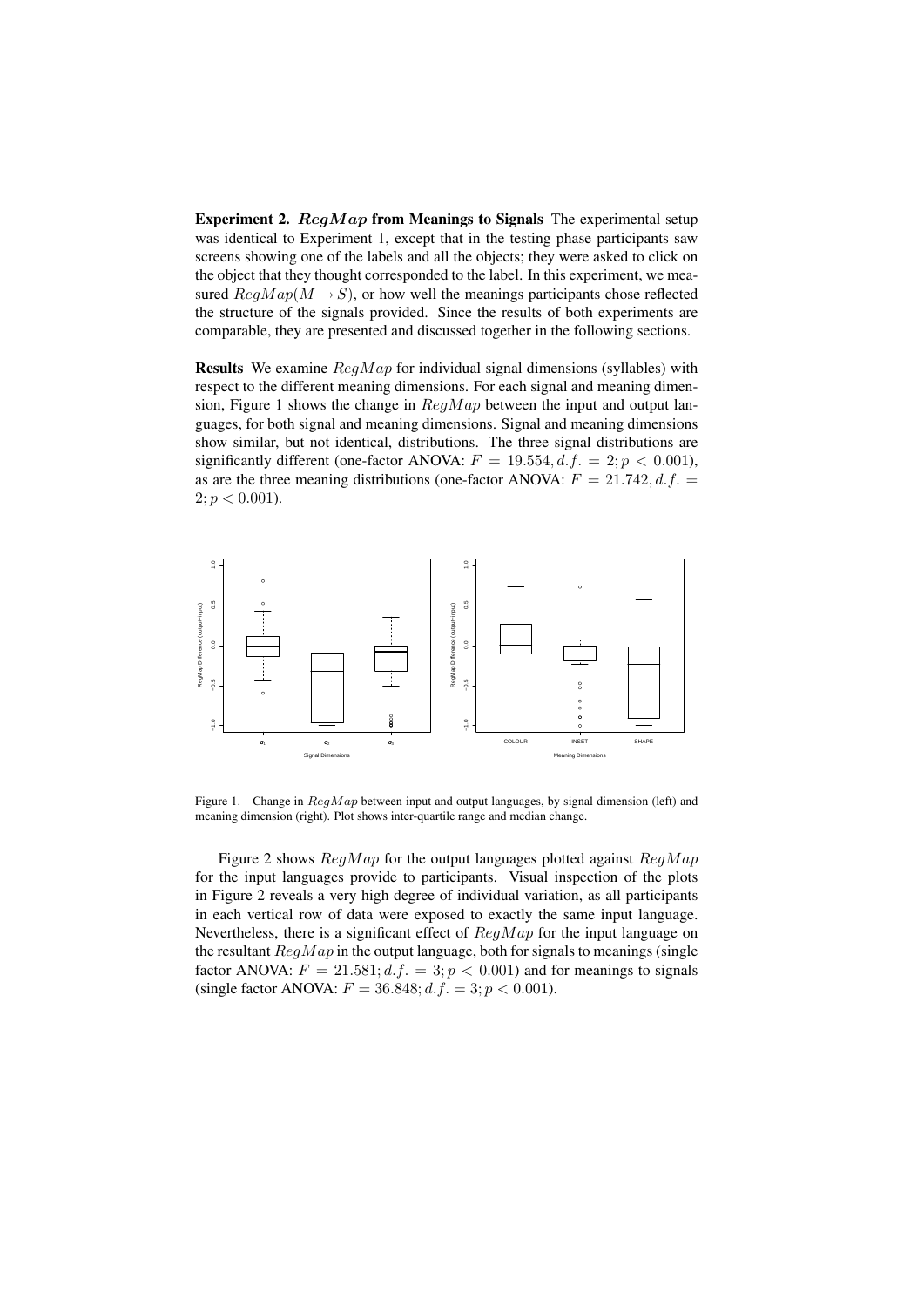

Figure 2.  $RegMap(M \rightarrow S)$  (left) and  $RegMap(S \rightarrow M)$  (right) showing the languages produced by participants as a function of the  $RegMap$  of their input language. Vertically arranged datapoints (left to right) are from participants trained on languages 1-4; each point corresponds to one individual.

Discussion We note that in all these languages, COLOUR, SHAPE, INSET are mainly encoded in  $\sigma_1$ ,  $\sigma_2$ ,  $\sigma_3$  respectively, which confounds the cause of the significant differences between signal and meaning dimensions in Figure 1; we plan to adapt the paradigm to explore these effects separately in future studies. Nevertheless, the results provide support to the well-established finding that word beginnings and endings are particularly salient (Jusczyk et al., 1999; Saffran et al., 1996) and that structure in the middle of signals is more susceptible to being lost. Our preliminary results suggest also that participants are sensitive to, and can reproduce, regularities in the mappings between signals and meanings at different levels, without explicit instruction; that there are great individual differences in these abilities and that, in some cases,  $RegMap$  is greatly increased.

#### 4. Conclusion

We have defined a novel metric to quantify the systematicity of languages, and measured how the metric is affected by individual learning. Learning generates new linguistic variants and thus provides an impetus for language change, yet also, since languages with higher levels of  $RegMap$  are learnt with greater fidelity, the kind of learning quantified here offers a potential cultural mechanism for the accumulation of structure in language during cycles of learning from experience and transmission.